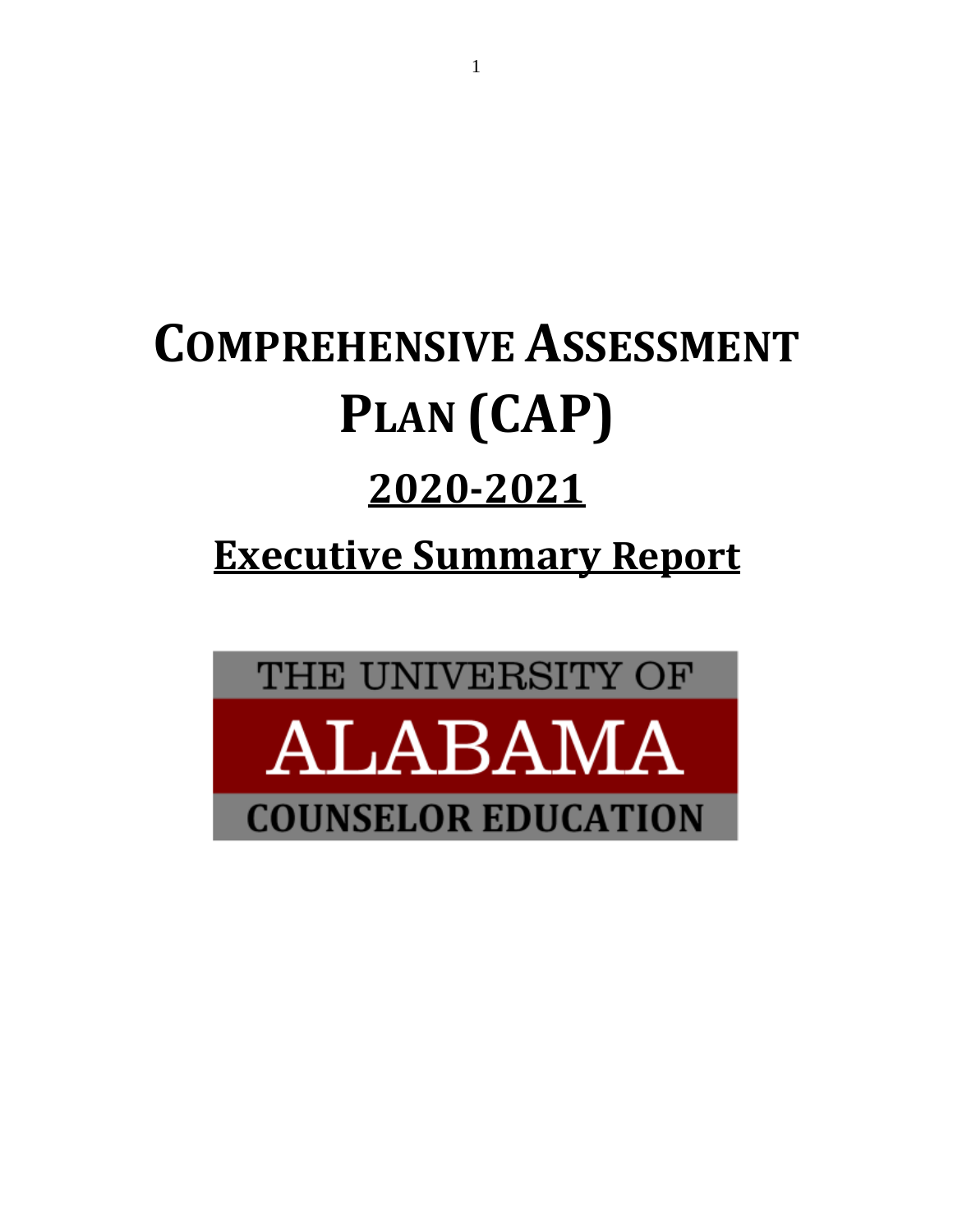**I. CAP Procedure Used:** This report is carefully reviewed by faculty and decisions are made to determine and guide curricular and program changes. The recommendations for change are sought from the Department Head and the Dean of the College of Education.

**Reporting:** The Program in Counselor Education at The University of Alabama engages in continuous student and program evaluation (CACREP, 2016) each year. Each September, after all data from the previous academic year (AY; Fall-Spring-Summer) are collected and analyzed, a comprehensive CAP report (all-inclusive data) is distributed to faculty and the Department Head. This all-inclusive CAP report is an overall program evaluation, considering data across all assessments presented in the CAP Manual. The annual CAP reports are kept on file in the Counselor Education office. From the overall program evaluation (CAP report), faculty review and generate an annual summary report (CAP Executive Summary Report) in October and set goals for the current (ongoing) academic year.

In late October, the Executive Summary Report is published on the main webpage of the Counselor Educator Program after a review and approval by the Counselor Education Advisory Committee. This CAP Executive Summary Report is then distributed to specific university officials (e.g., Dean of the College of Education, Dean of Graduate School, Provost, University President). External constituencies (e.g., site supervisors, employers, program graduates, advisory committee) are informed of the availability of the data on the Counselor Education website. Current students, stakeholders, prospective students, and the general public are also invited to review the data findings on the website for the Program in Counselor Education.

**Note:** This AY 2020-2021 Executive Summary Report is a summary of the Comprehensive Assessment Plan (CAP) Report presented in Fall 2021. This Executive Summary Report offers program data from Academic Year (AY) 2020-2021.

• Program vital statistics were presented on page 3, followed by the list of current core faculty members in the Counselor Education Program (p.4). The narrative summary of findings from the CAP Report was offered on page 5 through page 14. This summary entails 19 assessment items across 3 domains: internal program data summary report (p.5  $-$  p.8), external program data summary report (p.9 – p.10), and student assessment summary report  $(p.11 - p.14)$ . On pages 15-16, a summary review of program modifications in response to 2020-2021 goals was presented. Finally, new objectives for 2021-2022 were listed corresponding to all 19 assessment items at the end of this document  $(p.17 - p.18)$ .

**Distribution:** After faculty adopt the Executive Summary Report each fall, university officials and the named external constituencies (described above) receive this abbreviated version of this CAP Executive Report and the Program Goals in the same fall semester. The report is placed on the Counselor Education website for public view for current students, stakeholders, and the general public.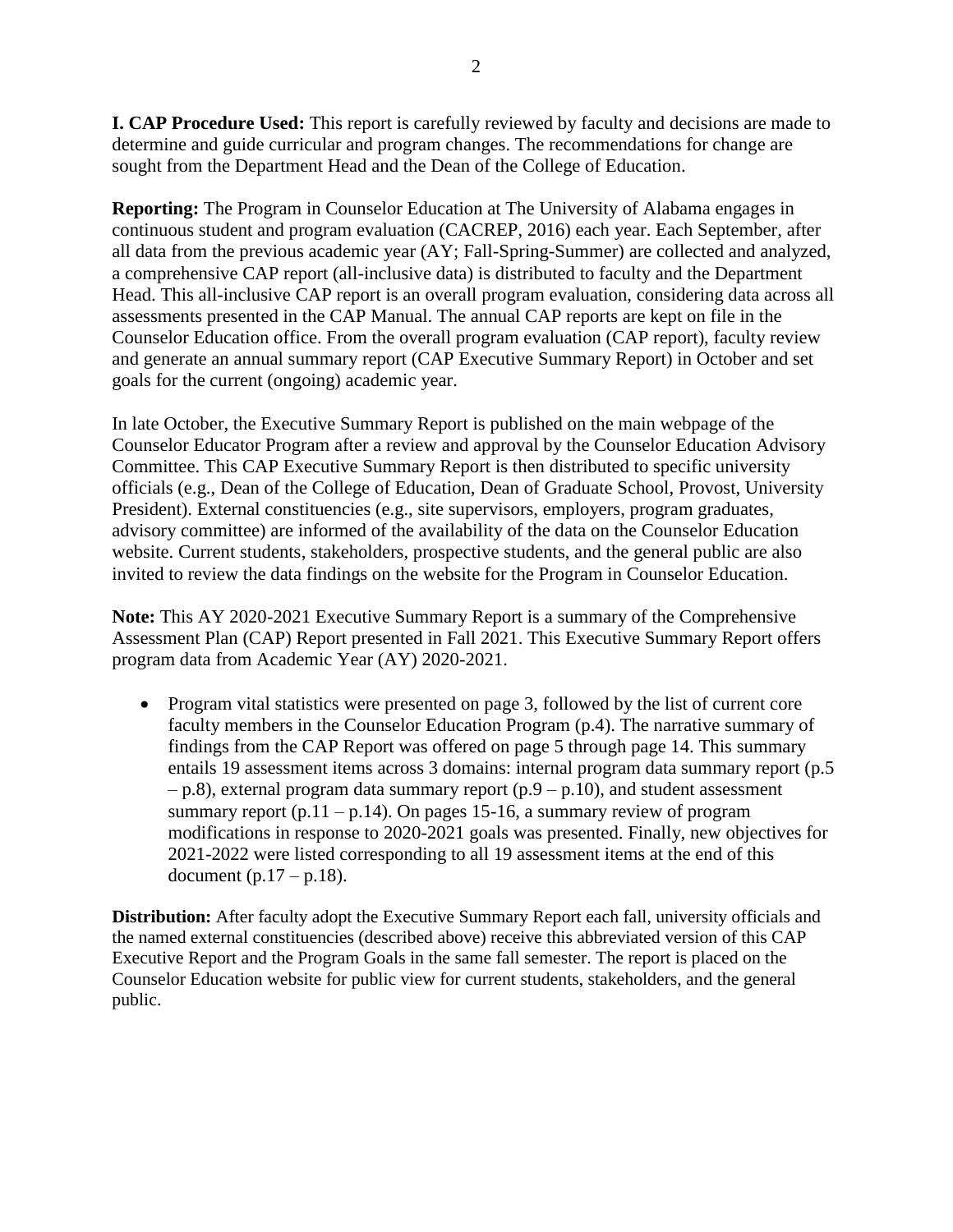The Counselor Education Program (BCE) is a subdivision under the Department of Educational Studies in Psychology, Research Methodology, and Counseling, which is housed in the College of Education at the University of Alabama. BCE has four specific training tracks that are currently accredited by the Council for Accreditation of Counseling and Related Programs (CACREP). These tracks include: Clinical Mental Health Counseling (M.A.), School Counseling (M.A.), Rehabilitation Counseling (M.A.), and Counselor Education & Supervision (Ph.D.)

| 2020-2021 Vital Statistics                                  |                                                |                          |                              |                                         |
|-------------------------------------------------------------|------------------------------------------------|--------------------------|------------------------------|-----------------------------------------|
|                                                             |                                                | Doctoral Level           |                              |                                         |
|                                                             | <b>Clinical Mental</b><br>Health<br>Counseling | School<br>Counseling     | Rehabilitation<br>Counseling | Counselor<br>Education &<br>Supervision |
| The number of<br>graduates for the<br>past academic<br>year | 3                                              | 7                        | 5                            | 3                                       |
| The pass rates on<br>credentialing<br>examinations          | $100\%$ (N <sup>*</sup> = 7)<br>$(NCE**)$      | $100\%$ (N = 3)<br>(NCE) | N/A<br>$(CRCE***)$           | N/A                                     |
| Program                                                     | 100%                                           | 80%                      | 89%                          | 33%                                     |
| completion rates†                                           | $(N = 13)$                                     | $(N = 5)$                | $(N = 9)$                    | $(N = 3)$                               |
| Job placement                                               | 100%                                           | 100%                     | 100%                         | 100%                                    |
| rates††                                                     | $(N = 2)$                                      | $(N = 6)$                | $(N = 5)$                    | $(N = 3)$                               |

Per CACREP Standards, vital statistics for 2020-2021 were presented below:

Note: The above data were collected in the academic year of 2020 – 2021, which was from summer 2020 to Spring 2021.

\*N represents the total number of students

\*\*NCE = National Counselor Examination

\*\*CRCE = Certified Rehabilitation Counselor Examination

†The program completion rate is defined by CACREP as the percentage of admitted students who graduate from the program within the expected time period.

††Job Placement rates are calculated based on data points collected at 6-month postgraduate; and is based on graduates who respond to the follow-up survey or those found in their social media accounts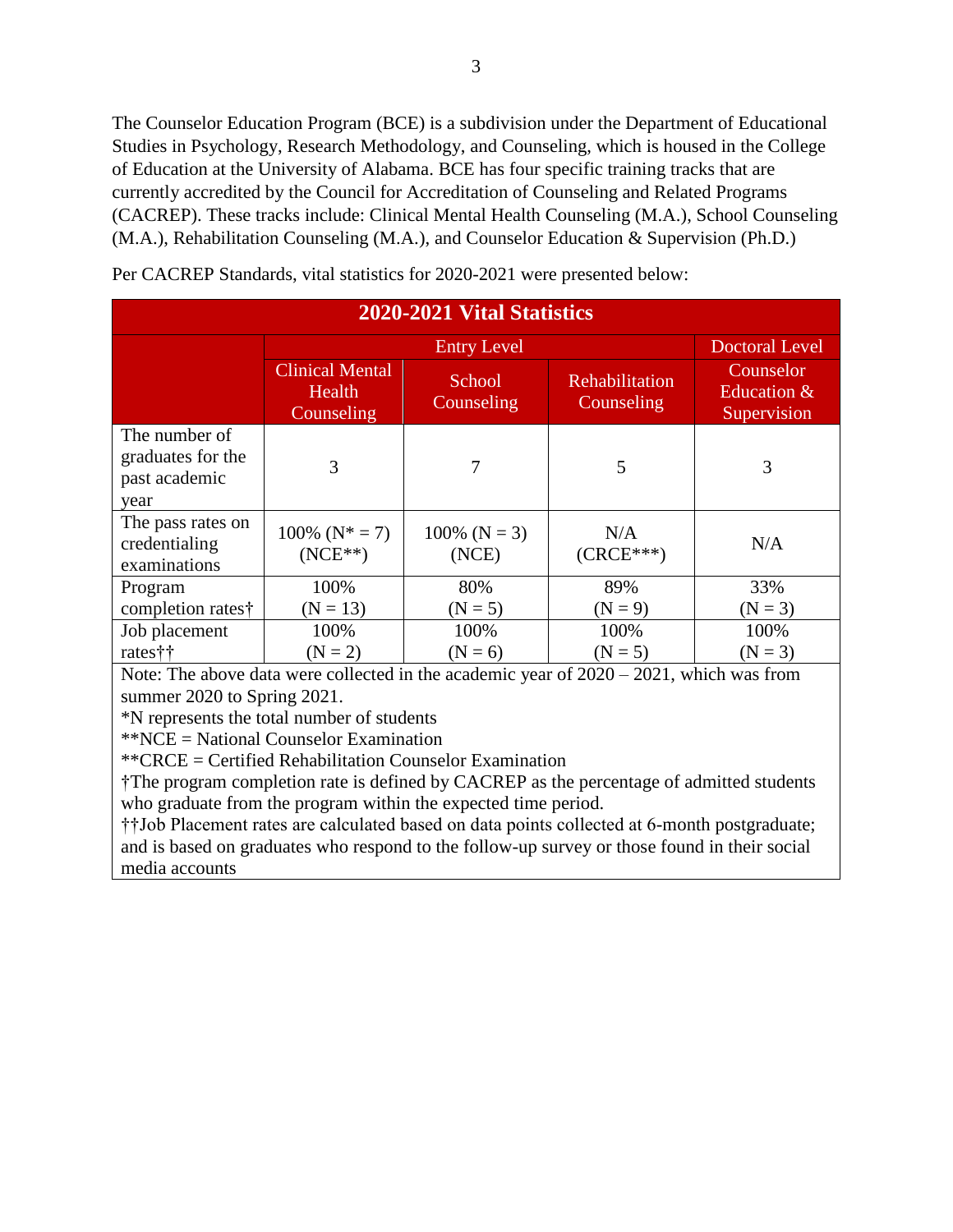| <b>Faculty Members</b>                           | <b>Rank</b> | <b>CMHC</b>  | <b>SC</b>    | <b>RC</b>    | <b>CE&amp;S</b> |
|--------------------------------------------------|-------------|--------------|--------------|--------------|-----------------|
| Burnham, Joy J., Ph.D., LPC, NCC (1995,          |             |              |              |              |                 |
| Auburn University).                              | Professor   |              | $\mathbf{X}$ |              | $\mathbf{X}$    |
| Baltrinic, Eric R., Ph.D., LPCC (2014, Kent      | Assistant   |              |              |              |                 |
| State University).                               | Professor   | $\mathbf{X}$ |              |              | $\mathbf{X}$    |
| Cook, Ryan M. Ph. D., LPC, ACS (2016,            | Assistant   |              |              |              |                 |
| Virginia Tech). Counseling Lab Coordinator       | Professor   | X            |              |              | X               |
| Dawson-Hardy, Millie, Ph.D., LPC, RPT, MAT       | Clinical    |              |              |              |                 |
| (2000, Georgia State University)                 | Assistant   |              | $\mathbf{X}$ |              | X               |
|                                                  | Professor   |              |              |              |                 |
| Fye, Heather, Ph.D., LPCC, NCC (2016, Kent       | Assistant   |              | $\mathbf{x}$ |              |                 |
| State University)                                | Professor   |              |              |              | $\mathbf{X}$    |
| Grenawalt, Teresa, Ph.D., CRC (2019,             | Assistant   |              |              |              | $\mathbf{X}$    |
| University of Wisconsin-Madison).                | Professor   |              |              | X            |                 |
| <b>Jenkins-Richardson Kimberly, Ph.D. (2018,</b> | Clinical    |              |              |              |                 |
| University of Alabama). Practicum and            | Assistant   | $\mathbf{X}$ |              |              | X               |
| <b>Internship Coordinator</b>                    | Professor   |              |              |              |                 |
| Lu, Junfei, Ph.D., CRC (2014, The University of  | Associate   |              |              |              |                 |
| Iowa). CACREP Liaison                            | Professor   |              |              | $\mathbf{x}$ | $\mathbf{x}$    |
| Lund, Emily, Ph.D., CRC (2016, Utah State        | Assistant   |              |              |              |                 |
| University)                                      | Professor   |              |              | X            | X               |
| Mugoya, George, Ph.D., MPH, CRC (2012,           | Associate   |              |              |              |                 |
| University of Arizona). Program Coordinator      | Professor   |              |              | X            | X               |

# **Core Faculty in the Counselor Education Program**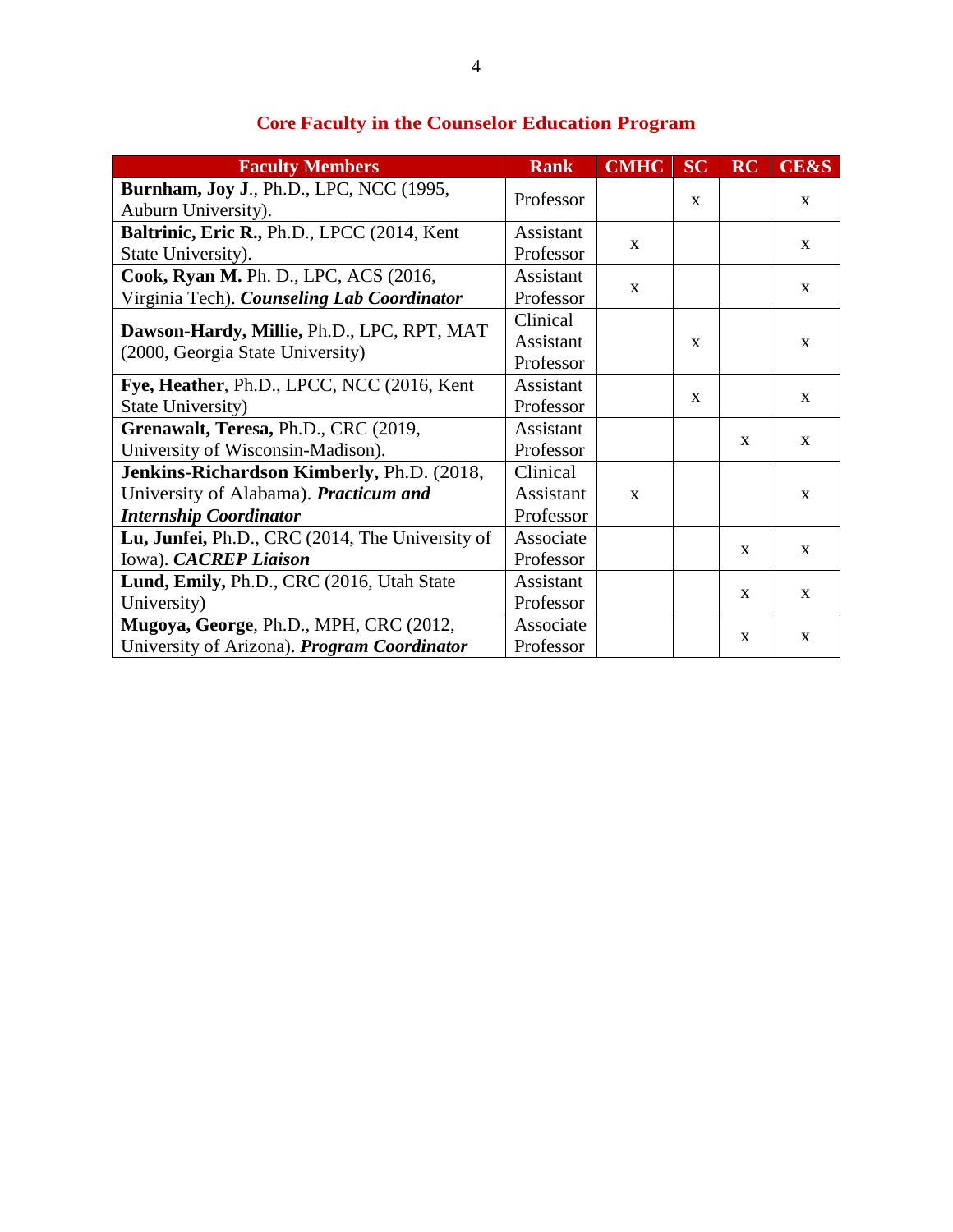# **B: PROGRAM EVALUATIONS**

#### **PART I: INTERNAL PROGRAM DATA SUMMARY REPORT**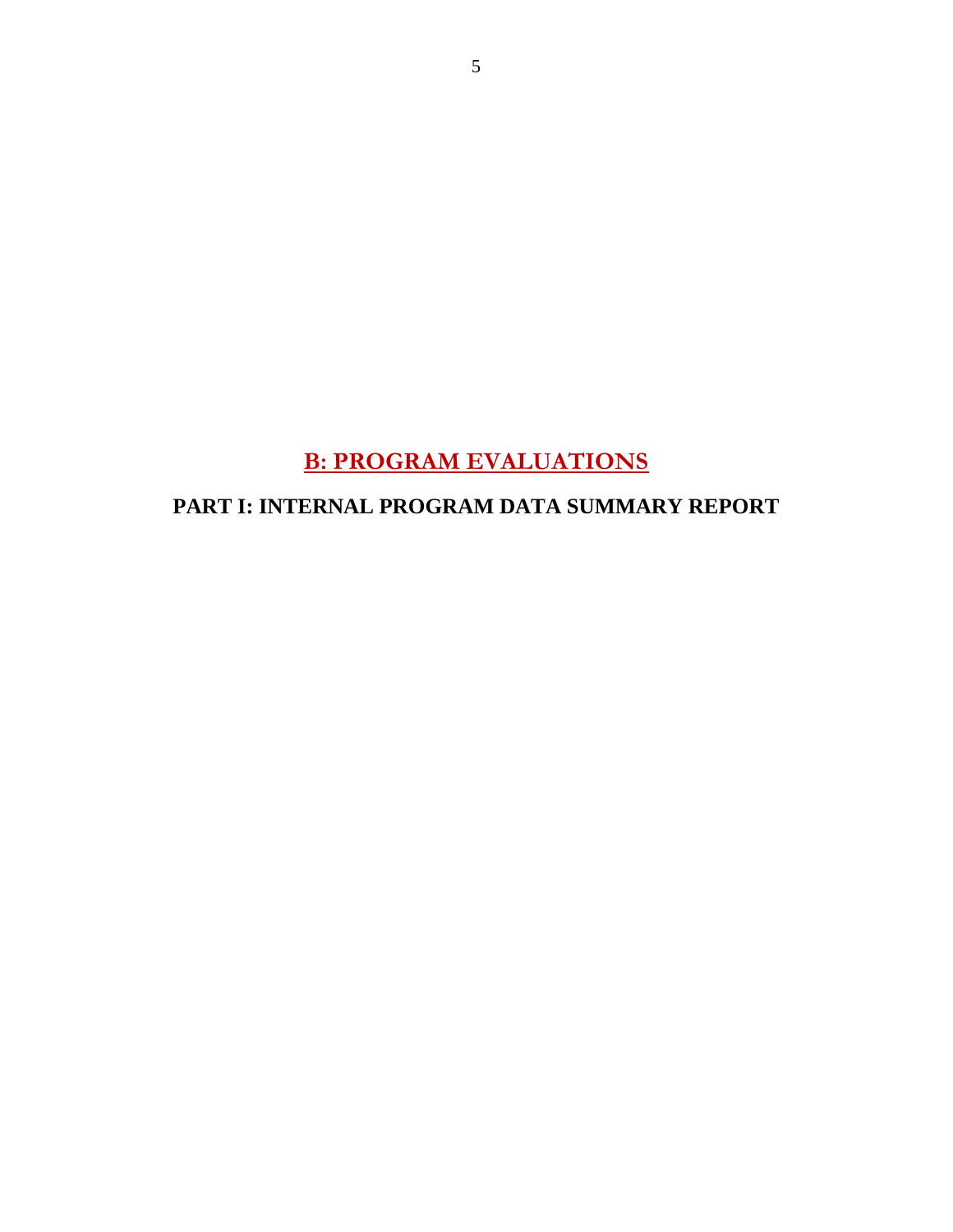## **B.I.a Summary Report of Curriculum Matrix and Review**

 A review of the curriculum matrix disclosed that all CACREP 2016 standards were covered over entry and doctoral level courses.

#### **B.I.b Summary Report of Annual Review of Mission and Program Objectives**

- Faculty members on average rated the program mission as being achieved in the past academic year.
- Faculty members on average rated the program objectives, except objective 1 and 5.7, as being achieved in the past academic year.
- Objective 1 received an average rating of 2.60 (partially met). It specifies that "Faculty will recruit, select, retain, and graduate a diverse population of students across all Counselor Education programs" Thus, effort is needed to promote diversity of student population within the Counselor Education Program
- Objective 5.7 received an average rating of 2.80 (partially met). It specifies that "Demonstrate knowledge and skills in current assessment and measurement"

#### **B.I.c. Summary Report of Characteristics of Program Applicants, Students, Graduates**

- In the academic year of Summer 2020-Spring 2021, the Counselor Education Program recruited a total of 54 students – CMHC  $(11)$ , SC $(7)$ , RC $(31)$ , CE&S $(5)$ . There were 48 females and 6 males. The majority of them were White (34), followed by African American (18), Hispanic (1), and 1 non-disclosure. Also, there were 25 students from Alabama and 28 out-of-state, with 1 international.
- Upon Spring 2021, CMHC had a total of 23 students 20 females and 3 males. Among them, there were 14 White, 6 African American, and 1 Asian. 20 were from Alabama and 3 out-of-state.
- Upon Spring 2021, SC had a total of 17 students  $-14$  females and 3 males. 16 were White and 1 African American. 16 were from Alabama, 1 out-of-state.
- Upon Spring 2021, RC had a total of 53 students 47 females and 6 males. Among them, there were 30 White, 17 African American, 1 Asian, and 5 non-disclosure. 14 were from Alabama and 38 out-of-state, with one international.
- Upon Spring 2021, CE&S had a total of 13 students 11 females and 2 males. Among them, there were 7 White, 5 African American, and 1 Hispanic. 11 were from Alabama and 2 out-of-state.

#### **B.I.d. Summary Report of Number of Graduates Each Semester**

• In the academic year of Summer 2020-Spring 2021, there were a total of 3 graduates in CMHC, 7 in SC, and 5 in RC. CE&S had 3 graduate.

#### **B.I.e. Summary Report of NCE/CRCE Scores and Licensure/Certification**

- In the academic year of Summer 2020-Spring 2021, there were 7 students in CMHC and 3 in SC took the NCE exam (certification exam) and all passed the exam.
- In the academic year of Summer 2020-Spring 2021, there no known students in RC took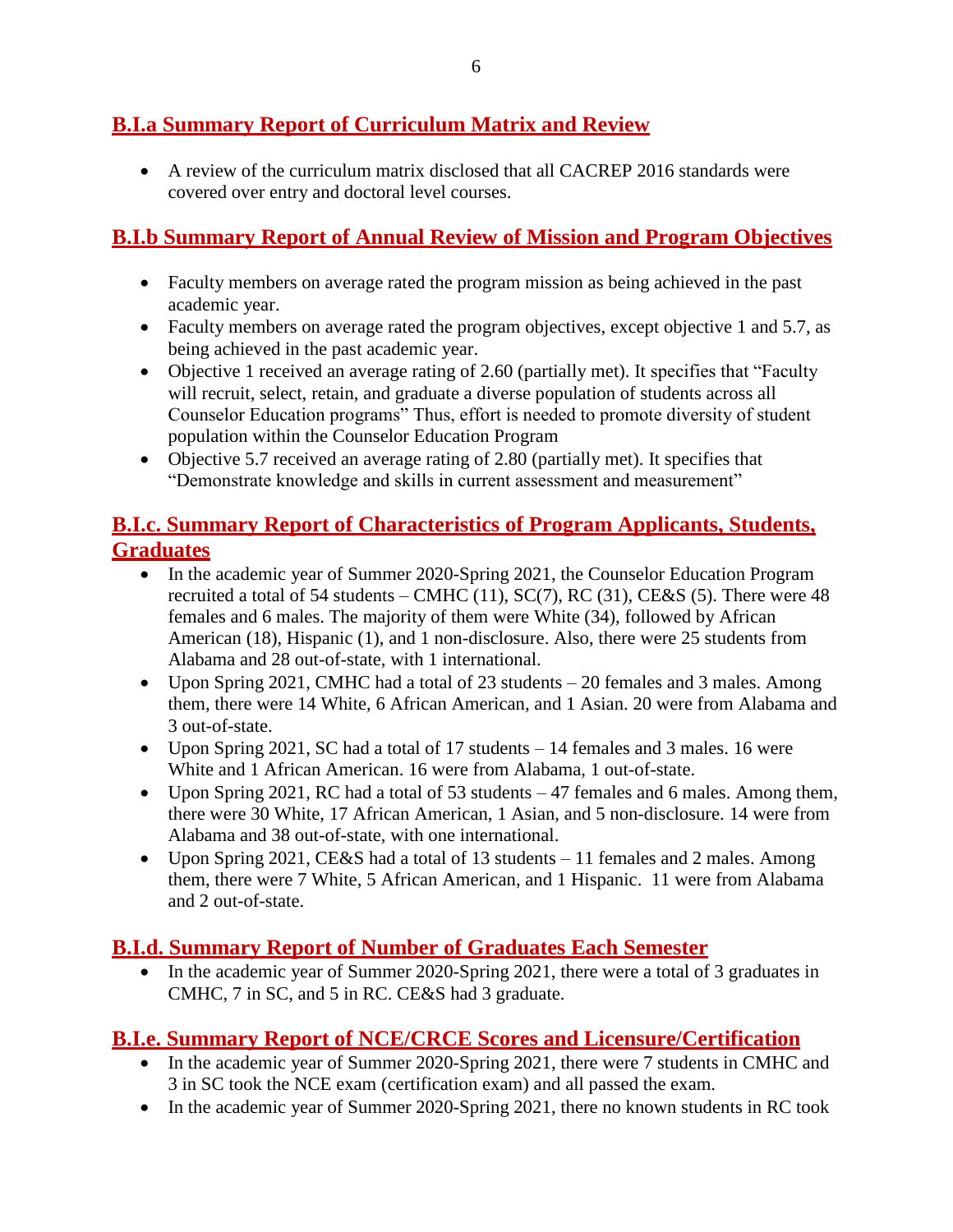the CRCE exam (certification exam).

## **B.I.f. Summary Report of In Field Job Placement**

- In the academic year of Summer 2020-Spring 2021, 3 graduates from CMHC. 2 of them reported to find jobs 90 days after graduation, with one no response.
- In the academic year of Summer 2020-Spring 2021, 7 graduates from SC. 6 of them reported to find jobs 90 days after graduation, with one no response.
- In the academic year of Summer 2020-Spring 2021, 5 graduates from RC. All of them reported to find jobs 90 days after graduation.
- In the academic year of Summer 2020-Spring 2021, 3 graduates from CE&S. all reported to find jobs 90 days after graduation.
- In the academic year of Summer 2020-Spring 2021, 3 graduates from CMHC. 2 of them reported to find jobs 180 days after graduation, with 6 no response.
- In the academic year of Summer 2020-Spring 2021, 7 graduates from SC. 6 of them reported to find jobs 180 days after graduation, with 1 no response.
- In the academic year of Summer 2020-Spring 2021, 5 graduates from RC. All of them reported to find jobs 180 days after graduation.
- In the academic year of Summer 2020-Spring 2021, 3 graduates from CE&S. All reported to find jobs 180 days after graduation

# **B.I.g. Summary Report of Program Completion Rate**

- In the academic year of Summer 2020-Spring 2021, the program completion rates were 100% for CMHC (13/13), 80% SC (4/5), and 86% (6/7) RC for full time students.
- In the academic year of Summer 2020-Spring 2021, the program completion rates were 100% RC (2/2) for part time students. There was no part time student in CMHC and SC for this given cohort.
- In the academic year of Summer 2020-Spring 2021, the program completion rate were 33% for full time (1/3) students in CE&S. There was no part time student in CE&S for this given cohort.

## **B.I.h Summary Report of Minority Recruiting**

• In the academic year of Summer 2020-Spring 2021, the Counselor Education Program kept its minority recruitment efforts. For instance, recruitment efforts were reached out to international students.

## **B.I.i Summary Report of Student Evaluations of University Supervisor (SOI in LT)**

• In the academic year of Summer 2020-Spring 2021, student evaluation of university supervisors was generally favorable, except for two items – "The instructor was an effective communicator." and "Tests and assignments were graded and returned in a reasonable period of time. The average ratings were below 4 (agree) for both Fall 2020 and Spring 2021.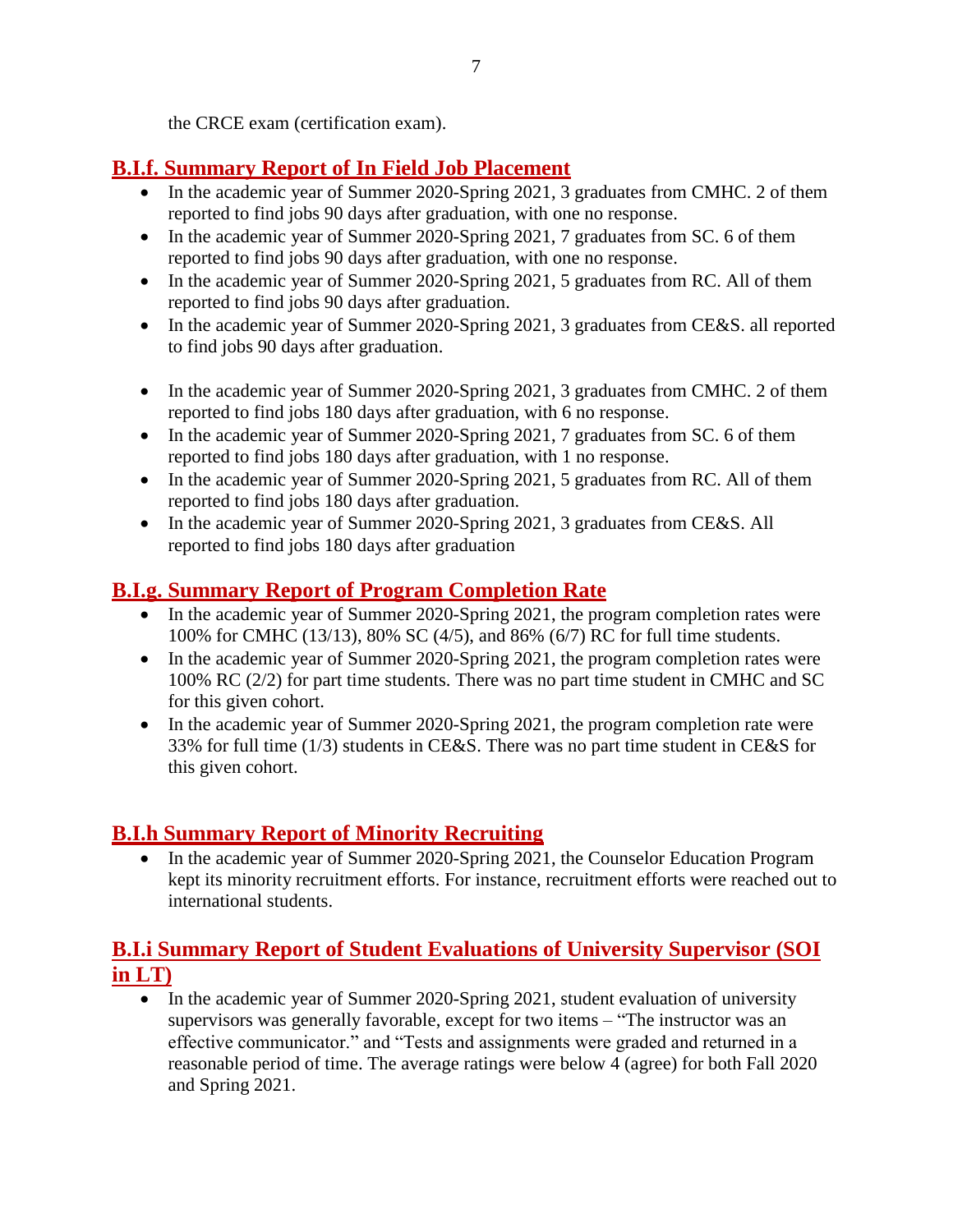#### **B.I.j Summary Report of Student Opinion of Instruction (SOI) Faculty– UA Faculty Evaluations**

• In the academic year of Summer 2020-Spring 2021, student evaluation of instructors was generally favorable.

#### **B.I.k Summary Report of Student Evaluation of Site Supervisor and Site**

- In the academic year of Summer 2020-Spring 2021, student evaluations of site and site supervisors instructors were generally favorable.
- However, For doctoral evaluation, one student raised a concern about the placement site.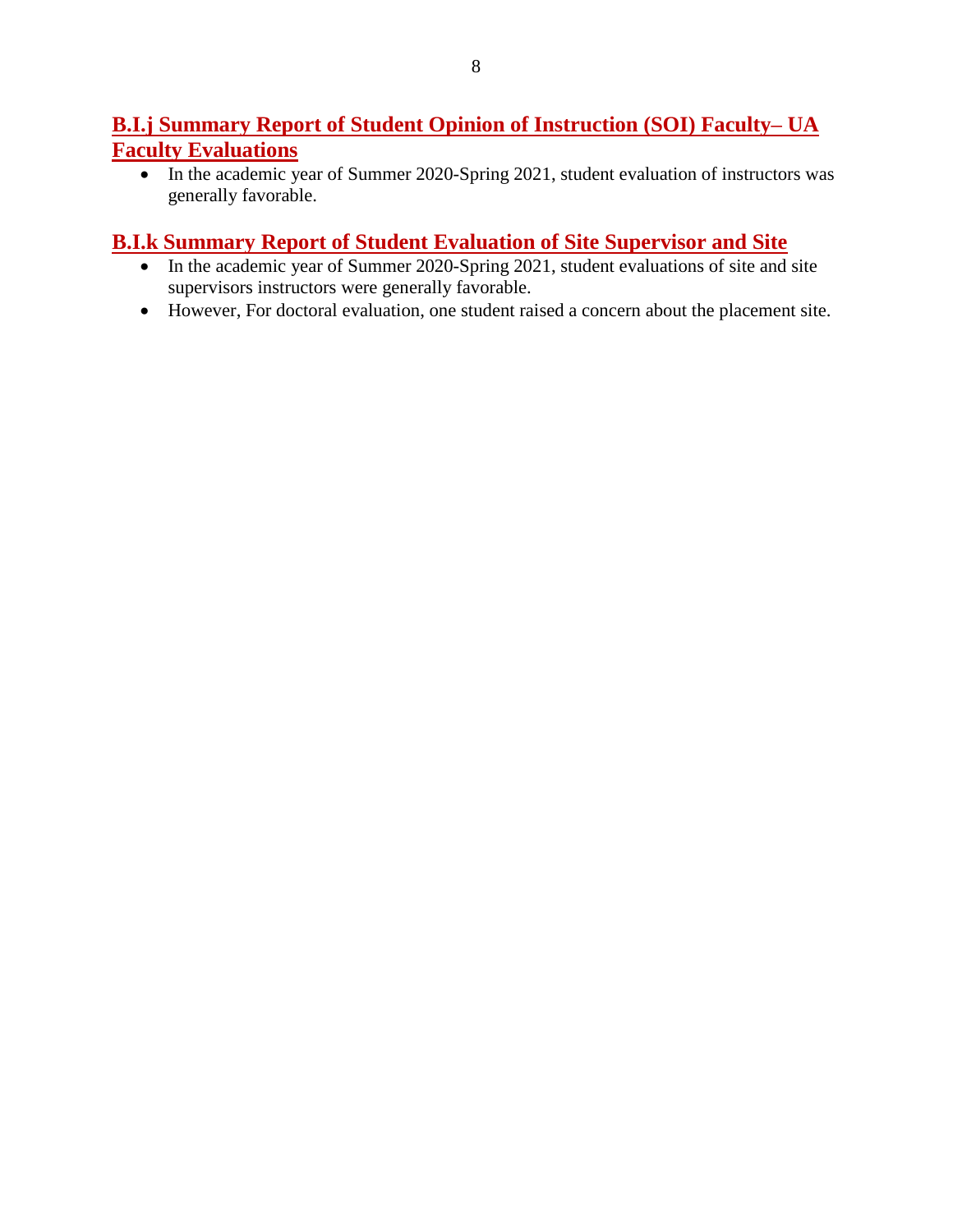**B: PROGRAM EVALUATIONS**

**PART II: EXTERNAL PROGRAM DATA SUMMARY REPORT**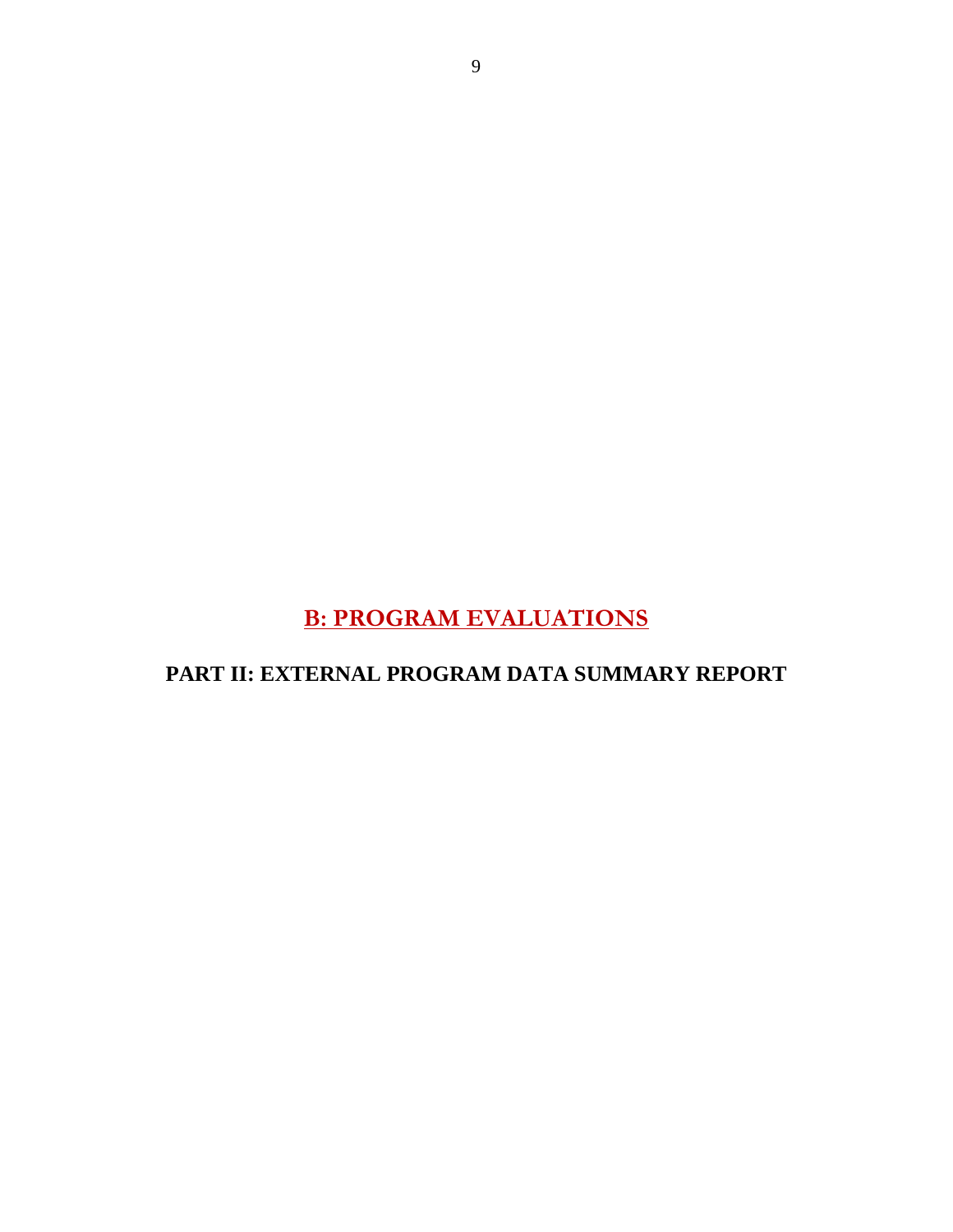## **B.II.a. Summary Report of Graduate Follow-Up Data**

- There were 3 graduates from entry-level counseling tracks (i.e., CMHC, SC, and/or RC) participating the follow-up survey. The results indicated that they considered their training as helping them become competent in their counseling specialty areas, as well as improving their student dispositions regarding diversity, fairness, collaboration, and reflective practice. One domain that received an average rating below 4 (agree) is Research and program evaluation.
- There was 1 graduate from doctoral CES program participating the follow-up survey and the results were positive regarding diversity within the program, development on student dispositions (diversity, fairness, collaboration, and reflective practice), and competency in counseling, teaching, research, supervision, and leadership/advocacy.

#### **B.II.b. Summary Report of Site Supervisor Follow-Up Data**

- There were 5 site supervisors of entry-level counseling tracks (i.e., CMHC, SC, and/or RC) participating in the follow-up survey. The results of their rating were positive regarding development on student dispositions (diversity, fairness, collaboration, and reflective practice), and counseling competences in all eight core common areas.
- There was one response to the follow-up survey from site supervisor for doctoral level training in CE&S. The results of their rating were positive regarding development on student dispositions (diversity, fairness, collaboration, and reflective practice), but no response to inquiries about five core training areas (counseling, teaching, research, supervision, and leadership/advocacy).

#### **B.II.c. Summary Report of Employer Follow-Up Data**

• There was no employers completed the follow-up survey.

#### **B.II.d Summary Report of Current Student Follow-Up Data**

• There were 18 current students completed the student survey regarding advising, quality of feedback, faculty, courses, and overall experience. Two items received average ratings below 4 (agree) – "The Counselor Education (BCE) Student Handbook is a helpful resource to answer my program questions" and "I have been able to take the courses I need in a timely manner"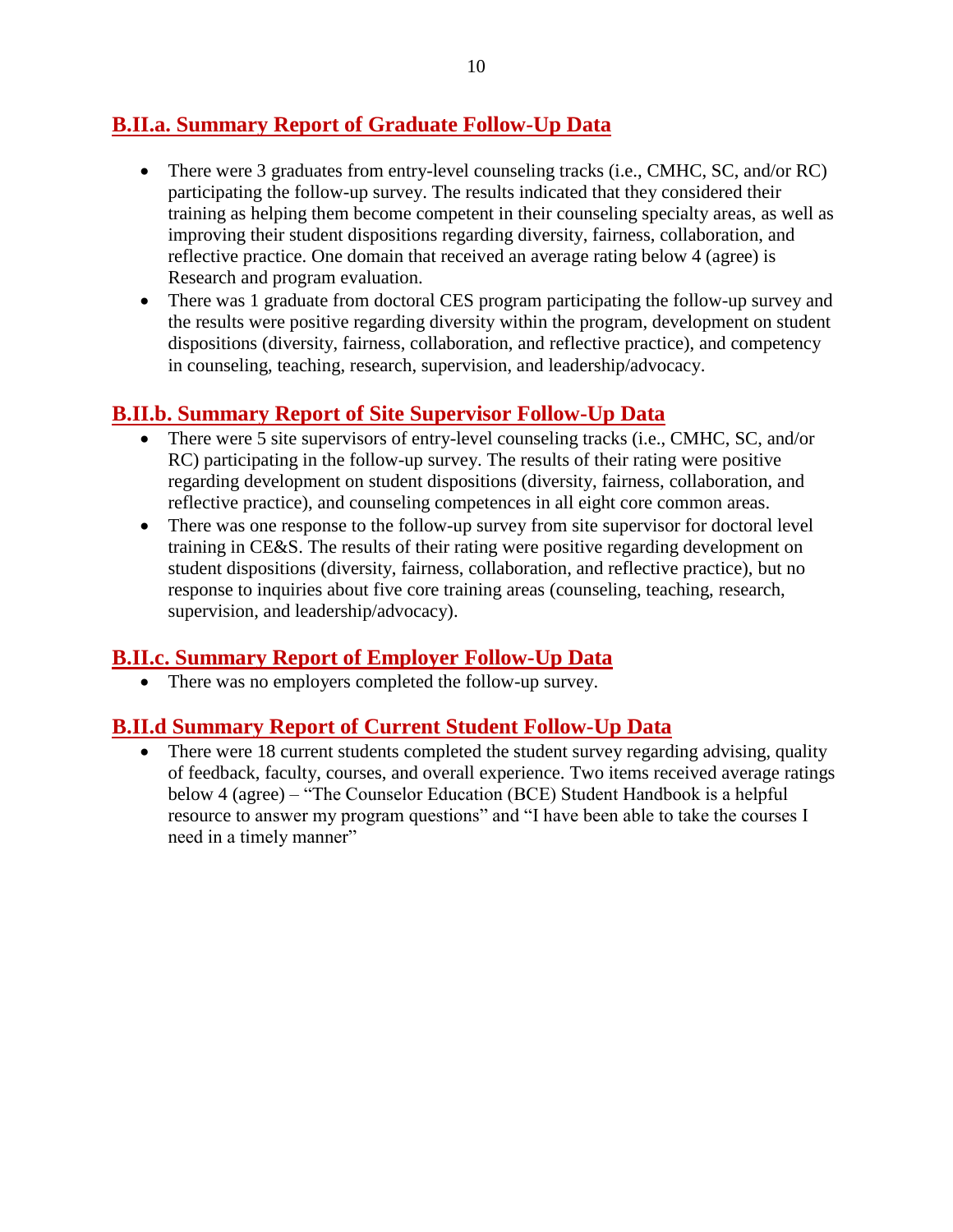# **C. STUDENT ASSESSMENT SUMMARY REPORT**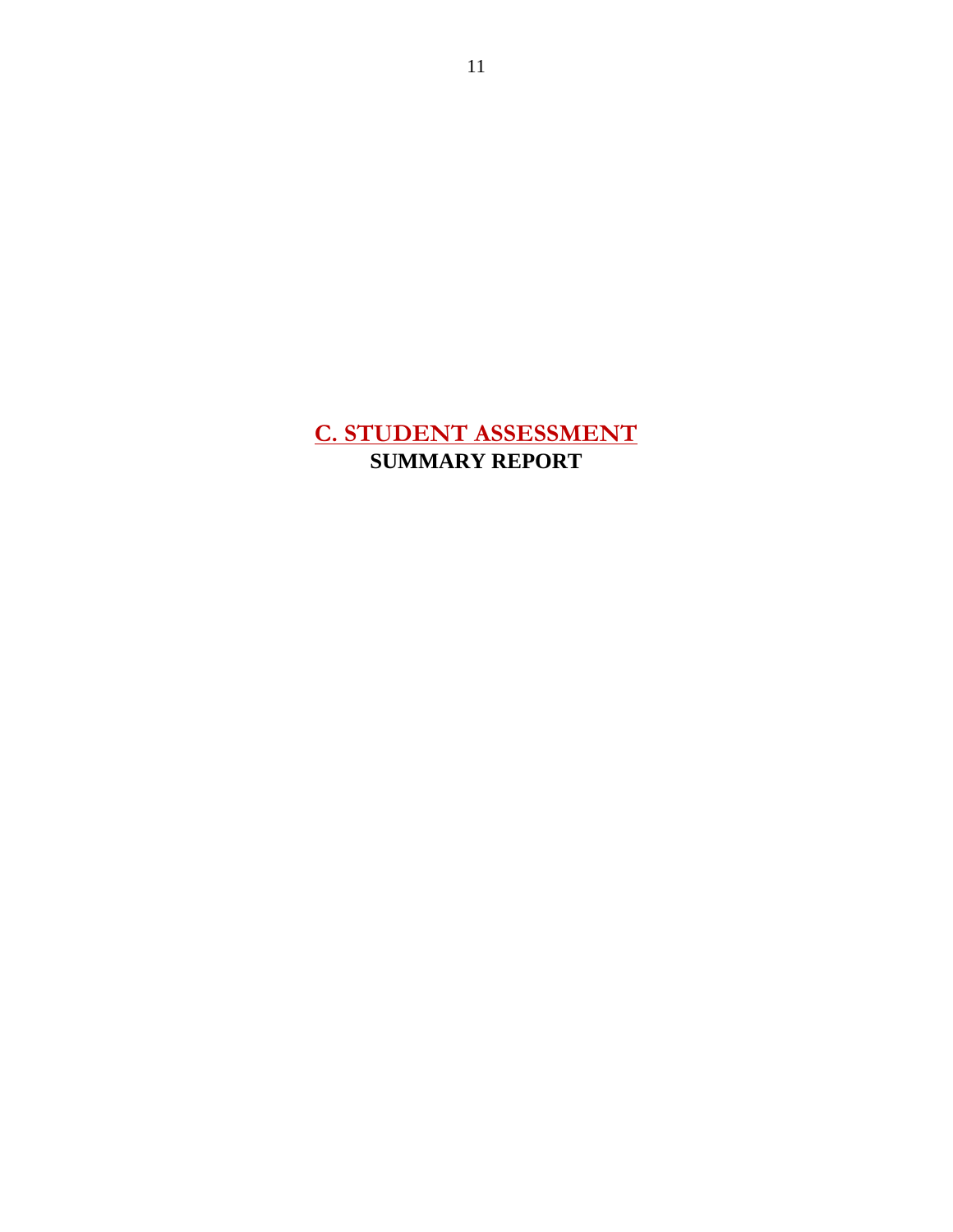#### **C.a. Summary Report of End of Semester Summary Reports of CACREP Key Performance Indicators (KPIs)**

#### **Master Level**

- In the academic year of Summer 2020-Spring 2021, all 12 KPIs at the first measurement point were able to be evaluated.
	- o In general, the mean rating scores across all 12 KPIs were above 2 (developing), which met the minimum expectation for students who were at their early stage of training in counseling.
	- o There was no student receiving a rating of "1" (unacceptable).
- In the academic year of Summer 2020-Spring 2021, all 12 KPIs at the second measurement point were able to be evaluated.
	- o In general, the mean rating scores across all KPIs were at or above 3 (target), which met the minimum expectation for students who were at their later stage of training in counseling.

|             | Key Performance Indicators                                                                                                                                                                          |
|-------------|-----------------------------------------------------------------------------------------------------------------------------------------------------------------------------------------------------|
|             | (MASTER'S)                                                                                                                                                                                          |
| I           | Demonstrate knowledge of ethical and legal practice in the counseling profession in a multicultural and<br>pluralistic society                                                                      |
| $\Pi$       | Continuously enhance multicultural competence by heightening cultural awareness, knowledge, and skills to<br>work in a multicultural and pluralistic society                                        |
| III         | Promote resilience and wellness across the lifespan                                                                                                                                                 |
| IV          | Become knowledgeable of various and current career development theories and relevant career counseling<br>models                                                                                    |
| V           | Become knowledgeable of counseling theoretical models and develop a personal theoretical orientation that is<br>conducive to work with clients with diverse backgrounds                             |
| VI          | Comprehend various therapeutic factors and how they contribute to group effectiveness given clients' diverse<br>backgrounds                                                                         |
| VII         | Demonstrate knowledge and skills in current assessment and measurement                                                                                                                              |
| <b>VIII</b> | Understand the importance of research in advancing the counseling profession, including how to critique<br>research to inform counseling practice                                                   |
| IX          | Demonstrate skills regarding essential interviewing, counseling, and case conceptualization.                                                                                                        |
|             | Key Performance Indicators                                                                                                                                                                          |
|             | (Specialty Areas)                                                                                                                                                                                   |
| X           | CMHC:<br>The Clinical Mental Health Counseling student will articulate the role and practice of the clinical mental health<br>counselor                                                             |
| XI          | SC:<br>The School Counseling student will articulate the role and practice of the school counselor                                                                                                  |
| XII         | RC:<br>The Rehabilitation Counseling student will advocate for integration and inclusion of individuals with disabilities,<br>including strategies to reduce attitudinal and environmental barriers |

#### **Doctoral Level**

- In the academic year of Summer 2020-Spring 2021, All 5 KPIs at the first measurement point were able to be evaluated.
	- o In general, the mean rating scores across all 5 KPIs were above 2 (developing), which met the minimum expectation for students who were at their early stage of training in CES.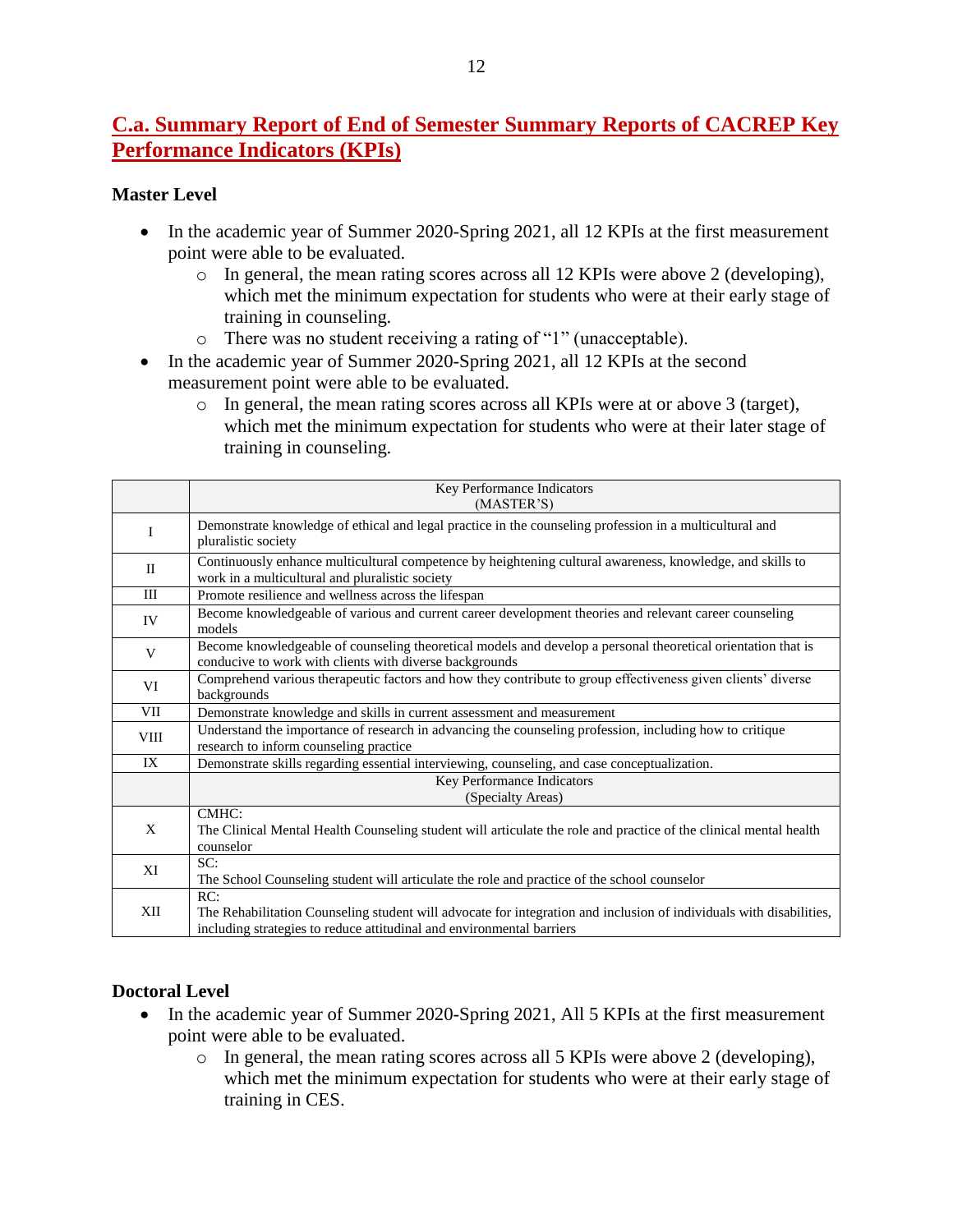• In the academic year of Summer 2020-Spring 2021, 4 students completed KPIs at the second measurement point, and all reached the expectation of 3 (Target) or above.

|           | Key Performance Indicators                                                                                |
|-----------|-----------------------------------------------------------------------------------------------------------|
|           | (Doctoral)                                                                                                |
|           | Counseling: The doctoral candidate will articulate best counseling practices and evaluate counseling      |
|           | effectiveness.                                                                                            |
| П         | Supervision: The doctoral candidate will effectively demonstrate developmentally appropriate and ethical  |
|           | supervision with master's level students                                                                  |
| Ш         | Teaching: The doctoral candidate will effectively demonstrate teaching content in Counselor Education     |
| <b>IV</b> | Research and Scholarship: The doctoral candidate will demonstrate use of appropriate research methods and |
|           | designs.                                                                                                  |
| V         | Leadership & Advocacy: The doctoral candidate will demonstrate advocacy skills and comprehend the role of |
|           | advocacy in Counselor Education                                                                           |

## **C.b. Evaluations of Students Clinical Skills**

#### **Master Level**

• In the academic year of Summer 2020-Spring 2021, students who took clinical courses (BCE 514: counseling skills; Practicum, or Internship) demonstrated developmentally appropriate progress regarding their clinical competency. In general, students disclosed higher counseling skills as they moved to more advanced clinical training stages (from BCE 514 to Practicum to Internship). Students also demonstrated above average levels in the areas of professional characteristics, legal and ethical behaviors, and site special knowledge and skills.

• The average rating of RC students in BCE 514 was below the 3 (average).

#### **Doctoral Level**

• In the academic year of Summer 2020-Spring 2021, doctoral students who took clinical courses (BCE 616: Practicum, and BCE 625: Internship) demonstrated developmentally appropriate progress regarding their clinical competency. In general, students disclosed higher counseling skills as they moved to more advanced clinical training stages (from Practicum to Internship). Students also demonstrated above average levels in the areas of professional characteristics, legal and ethical behaviors, and site special knowledge and skills. Moreover, students received mean rating scores of strong to excellence in the domains of counseling, teaching, supervision, and leadership/advocacy.

#### **C.c. Student Performance Evaluations and College of Education Dispositions**

- In the academic year of Fall 2020, 93 students were evaluated at the end of the semester regarding their student dispositions. 89 students were recommended to continue their program learning. Two students received exemplary letter to confirm their excellent performance (1 in CMHC; 1 in CES). Two from RC received a provisional letter. The aggregated ratings of student dispositions did not raise concerns that requested programwide modification
- In the academic year of Spring 2021, 95 students were evaluated at the end of the semester regarding student dispositions. 71 were recommended to continue their program learning. 16 students received exemplary letter to confirm their excellent performance (2 in CMHC and CES, respectively; 6 in RC and SC, respectively). Two CMHC and 2 from SC received provisional letter. One from RC received an action plan. The aggregated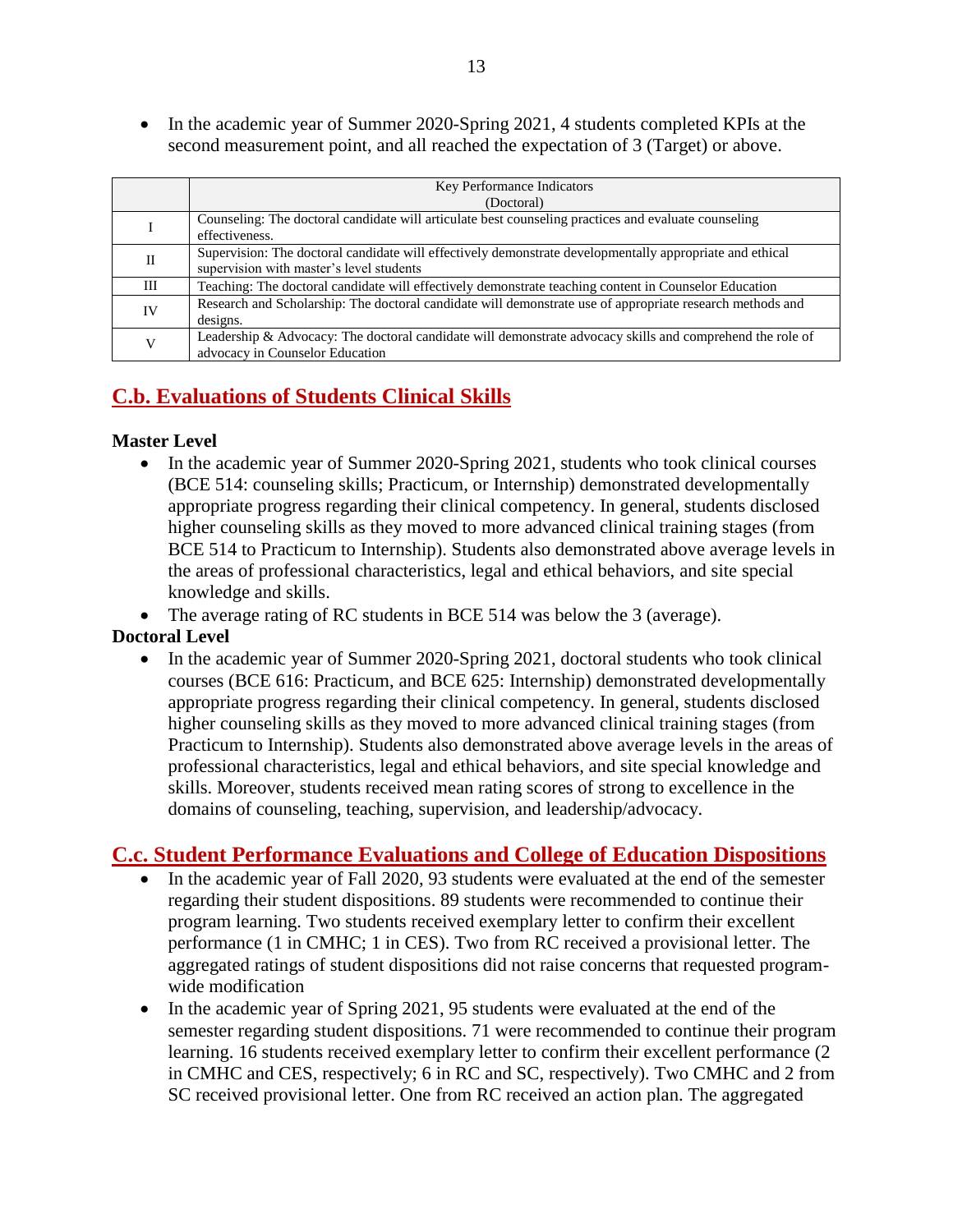ratings of student dispositions did not raise concerns that requested program-wide modification, except for RC track. Five out of six domains received ratings below 3 (Target).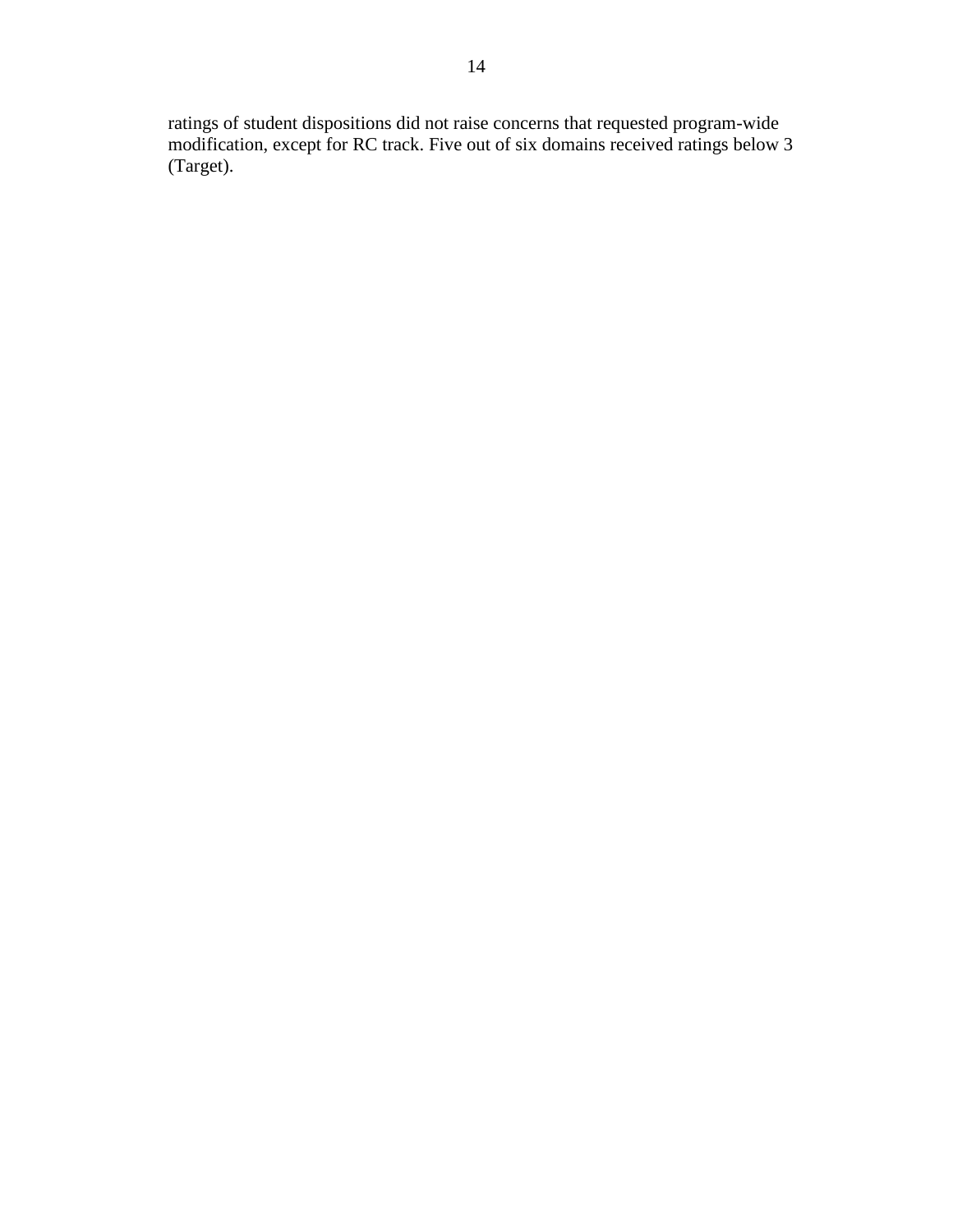| <b>Program Modifications in Response to 2020-2021 Goals</b>                                      |                                                                                                                                                                                                                              |  |  |
|--------------------------------------------------------------------------------------------------|------------------------------------------------------------------------------------------------------------------------------------------------------------------------------------------------------------------------------|--|--|
| <b>Evaluation Points</b>                                                                         | <b>Program Modifications (2020-2021)</b>                                                                                                                                                                                     |  |  |
| <b>Internal Program Data</b>                                                                     |                                                                                                                                                                                                                              |  |  |
| Curriculum Matrix and<br>Review                                                                  | Keep monitoring<br>$\bullet$                                                                                                                                                                                                 |  |  |
| Annual Review of<br><b>Mission and Program</b><br>Objectives                                     | Revise the program mission to emphasize <i>cultural</i><br>sensitivity.<br>"The priority of the faculty is to train competent,<br>ethical, culturally sensitive, and knowledgeable<br>graduate practitioners"                |  |  |
| Characteristics of<br>Program Applicants,<br>Students, Graduates                                 | Keep monitoring                                                                                                                                                                                                              |  |  |
| <b>Number of Graduates</b><br><b>Each Semester</b>                                               | Keep monitoring                                                                                                                                                                                                              |  |  |
| NCE/CRCE Scores and<br>Licensure/Certification                                                   | Keep monitoring                                                                                                                                                                                                              |  |  |
| In Field Job Placement                                                                           | Add one item in the practicum/internship application<br>$\bullet$<br>to request an alternative email contact besides crimson<br>email                                                                                        |  |  |
| Program Completion<br>Rate                                                                       | Goal: To develop specific guidance of maintaining<br>٠<br>high completion rate (e.g., 90% or above)<br>Work in the progress                                                                                                  |  |  |
| <b>Minority Recruiting</b>                                                                       | Goal: To develop specific and long-standing strategies<br>$\bullet$<br>to help recruit students with diverse backgrounds<br>across all three master's level specialties and the<br>doctoral program.<br>Work in the progress |  |  |
| <b>Student Evaluations of</b><br>University Supervisor<br>(SOI in LT)                            | Keep monitoring                                                                                                                                                                                                              |  |  |
| Student Opinion of<br><b>Instruction (SOI)</b><br>Faculty– UA Faculty<br>Evaluations             | Keep monitoring                                                                                                                                                                                                              |  |  |
| <b>Student Evaluation of</b><br>Site Supervisor and Site                                         | Keep monitoring                                                                                                                                                                                                              |  |  |
| <b>External Program Data</b><br>Graduate Follow-Up<br>Data<br>Site Supervisor Follow-<br>Up Data | Keep monitoring<br>Revise the current student follow-up rating scale<br>from a 3-point scale to a 5-point scale $(1 = \text{strongly})$<br>disagree and $5 =$ strongly agree)                                                |  |  |
| Employer Follow-Up<br>Data                                                                       |                                                                                                                                                                                                                              |  |  |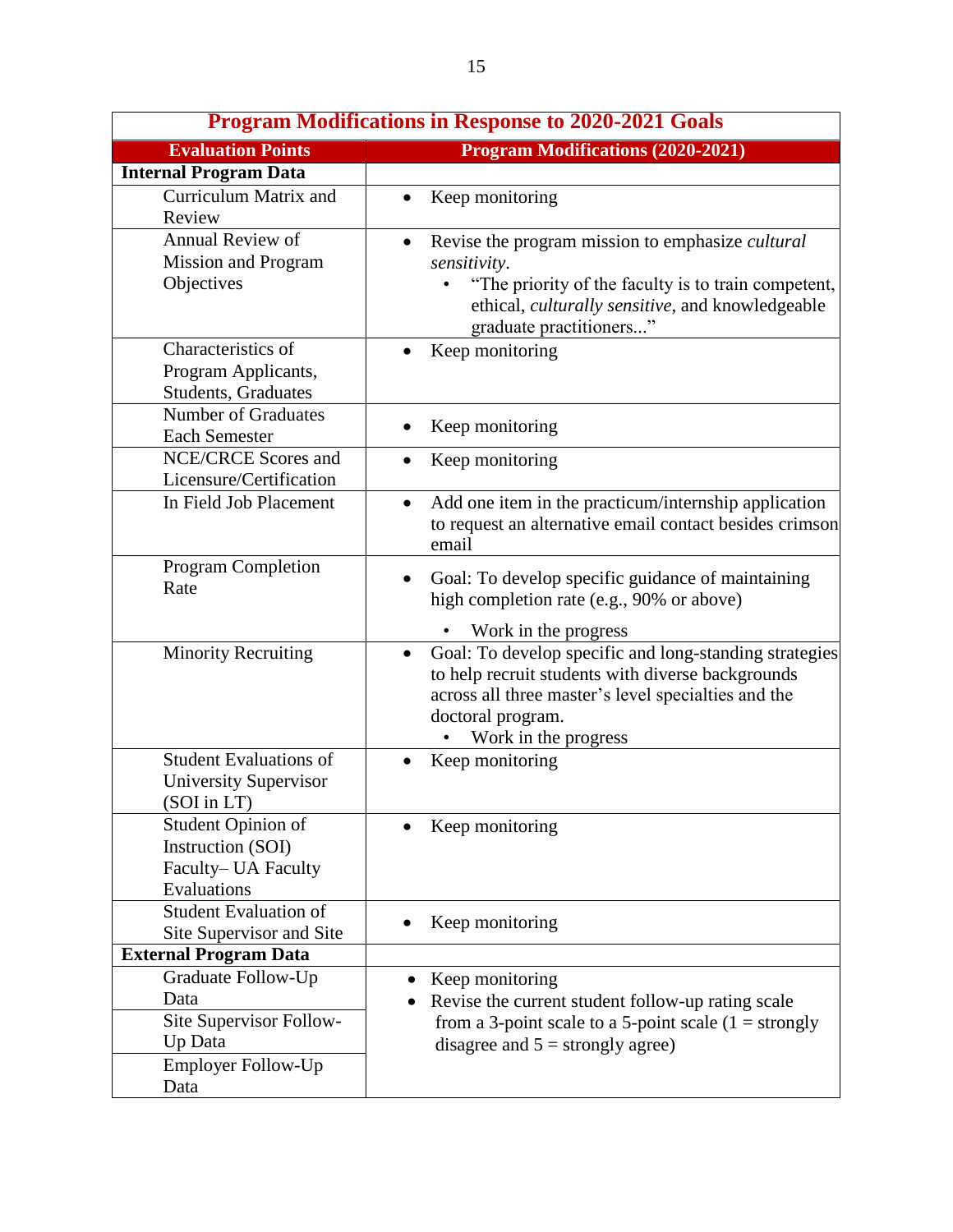| <b>Current Student Follow-</b><br>Up Data                                                                    |                                                                                                                                                                                                                                                                                                                                                                                                                                                                                                                                                                                                                               |
|--------------------------------------------------------------------------------------------------------------|-------------------------------------------------------------------------------------------------------------------------------------------------------------------------------------------------------------------------------------------------------------------------------------------------------------------------------------------------------------------------------------------------------------------------------------------------------------------------------------------------------------------------------------------------------------------------------------------------------------------------------|
| <b>Student Assessment</b>                                                                                    |                                                                                                                                                                                                                                                                                                                                                                                                                                                                                                                                                                                                                               |
| <b>End of Semester</b><br><b>Summary Reports of</b><br><b>CACREP Key</b><br>Performance<br>Indicators (KPIs) | Refine guidelines of using student evaluation form to<br>$\bullet$<br>monitor student progress in the program<br>Successfully conducted the first doctoral portfolio<br>presentation<br>Career counseling course updates:<br>BCE 513 Career Development (1) add a study<br>$\circ$<br>guide for the career development theories and<br>models; (2) add a career focused specialty<br>assignment to culminate information learned<br>in the class and apply it to career counseling in<br>their specialty area, (3) increase multiple<br>choice questions on exams that included the<br>career development theories and models |
| <b>Evaluations of</b><br><b>Students Clinical</b><br><b>Skills</b>                                           | Keep monitoring                                                                                                                                                                                                                                                                                                                                                                                                                                                                                                                                                                                                               |
| <b>Student Performance</b><br>Evaluations and<br>College of<br>Education<br>Dispositions                     | Revise the student evaluation form, adding two<br>$\bullet$<br>standalone dispositions - interpersonal<br>communication and openness<br>In recognition of the current COVID-19 pandemic,<br>the BCE program followed UA Guiding Principles<br>for Instruction and kept the flexibility and capacity<br>to apply various course delivery methods (i.e.,<br>online, in-person, or hybrid instruction) in CMHC,<br>SC, RC, and doctoral courses.                                                                                                                                                                                 |
| <b>Remediation Plans</b><br>for Students                                                                     | Keep monitoring                                                                                                                                                                                                                                                                                                                                                                                                                                                                                                                                                                                                               |
| Others                                                                                                       | N/A                                                                                                                                                                                                                                                                                                                                                                                                                                                                                                                                                                                                                           |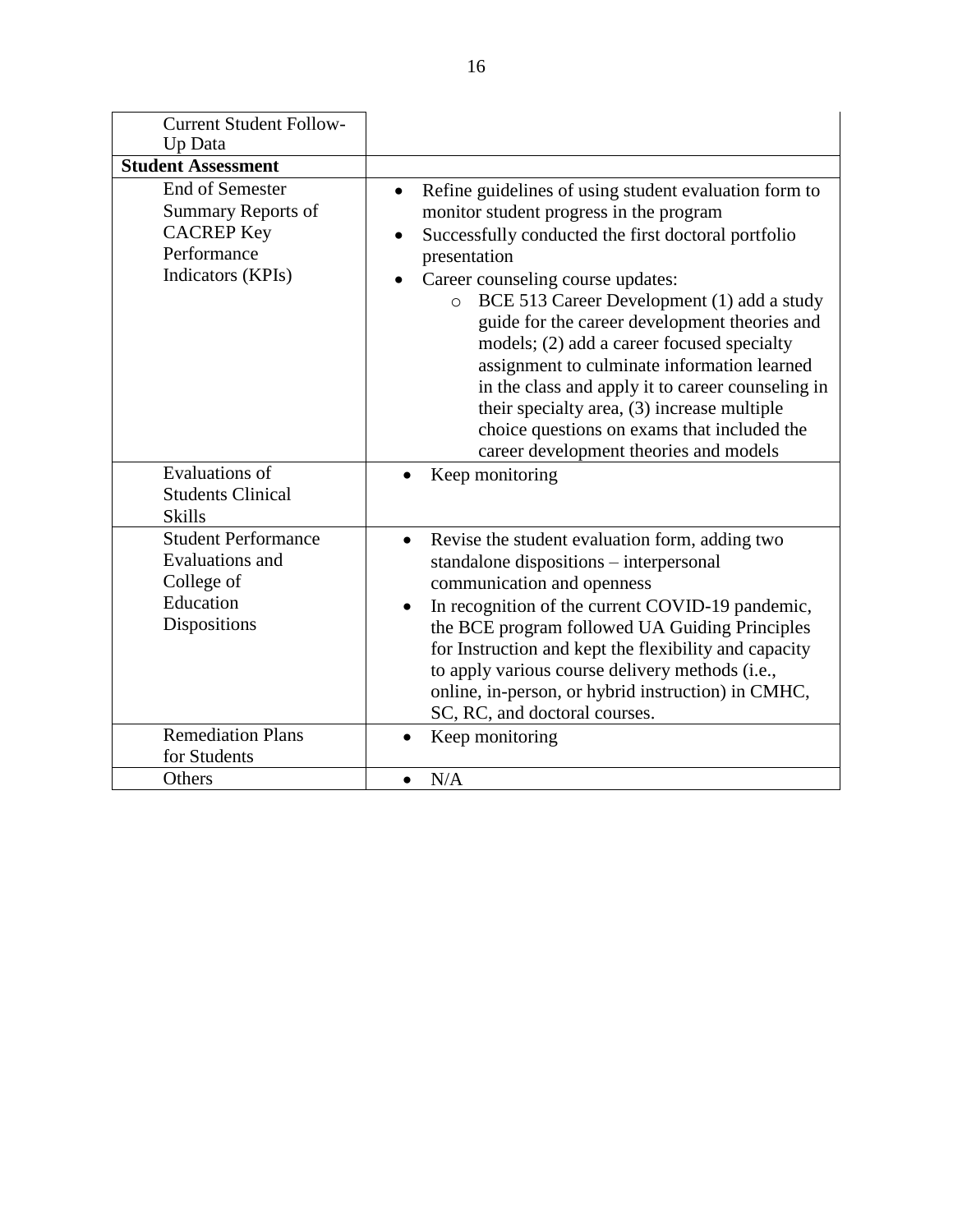| 2021-2022 Goals                                                                     |                                                                                                                                                                                                                                                                                                                                                                                                                                                                                  |  |
|-------------------------------------------------------------------------------------|----------------------------------------------------------------------------------------------------------------------------------------------------------------------------------------------------------------------------------------------------------------------------------------------------------------------------------------------------------------------------------------------------------------------------------------------------------------------------------|--|
| <b>Internal Program Data</b>                                                        |                                                                                                                                                                                                                                                                                                                                                                                                                                                                                  |  |
| <b>Curriculum Matrix</b><br>and Review                                              | Keep Monitoring                                                                                                                                                                                                                                                                                                                                                                                                                                                                  |  |
| <b>Annual Review of</b><br>Mission and<br>Program Objectives                        | Obtaining various perspectives on diversity and making a<br>collective decision on diversity related to student<br>recruitment/selection, retention, and graduation.<br><b>Action:</b><br>Contacting Dr. Christine Taylor (Vice President and<br>Associate Provost, DEI) about student diversity and<br>soliciting feedback on measuring student diversity.<br>Besides individual ratings, BCE faculty will openly<br>discuss their ratings on program mission and<br>objective. |  |
|                                                                                     | Having a shared view on this objective and making a<br>collective decision<br><b>Action:</b><br>Besides individual ratings, BCE faculty will openly<br>discuss their ratings on program mission and<br>objective.                                                                                                                                                                                                                                                                |  |
| Characteristics of<br>Program<br>Applicants,<br>Students, Graduates                 | Keep Monitoring                                                                                                                                                                                                                                                                                                                                                                                                                                                                  |  |
| Number of<br><b>Graduates Each</b><br>Semester                                      | Keep Monitoring                                                                                                                                                                                                                                                                                                                                                                                                                                                                  |  |
| <b>NCE/CRCE Scores</b><br>and<br>Licensure/Certification                            | Keep Monitoring                                                                                                                                                                                                                                                                                                                                                                                                                                                                  |  |
| In Field Job Placement                                                              | Keep Monitoring                                                                                                                                                                                                                                                                                                                                                                                                                                                                  |  |
| Program<br><b>Completion Rate</b>                                                   | Keep Monitoring                                                                                                                                                                                                                                                                                                                                                                                                                                                                  |  |
| <b>Minority Recruiting</b>                                                          | Keep Monitoring                                                                                                                                                                                                                                                                                                                                                                                                                                                                  |  |
| <b>Student Evaluations of</b><br>University<br>Supervisor                           | Soliciting more informative feedback (e.g., qualitative)<br>from current student regarding their experiences in field<br>placement courses.<br><b>Action:</b><br>Add one section about student field experiences in<br>the current study survey 2021-2022.                                                                                                                                                                                                                       |  |
| Student Opinion of<br>Instruction (SOI)<br>Faculty-UA<br><b>Faculty Evaluations</b> | Keep Monitoring                                                                                                                                                                                                                                                                                                                                                                                                                                                                  |  |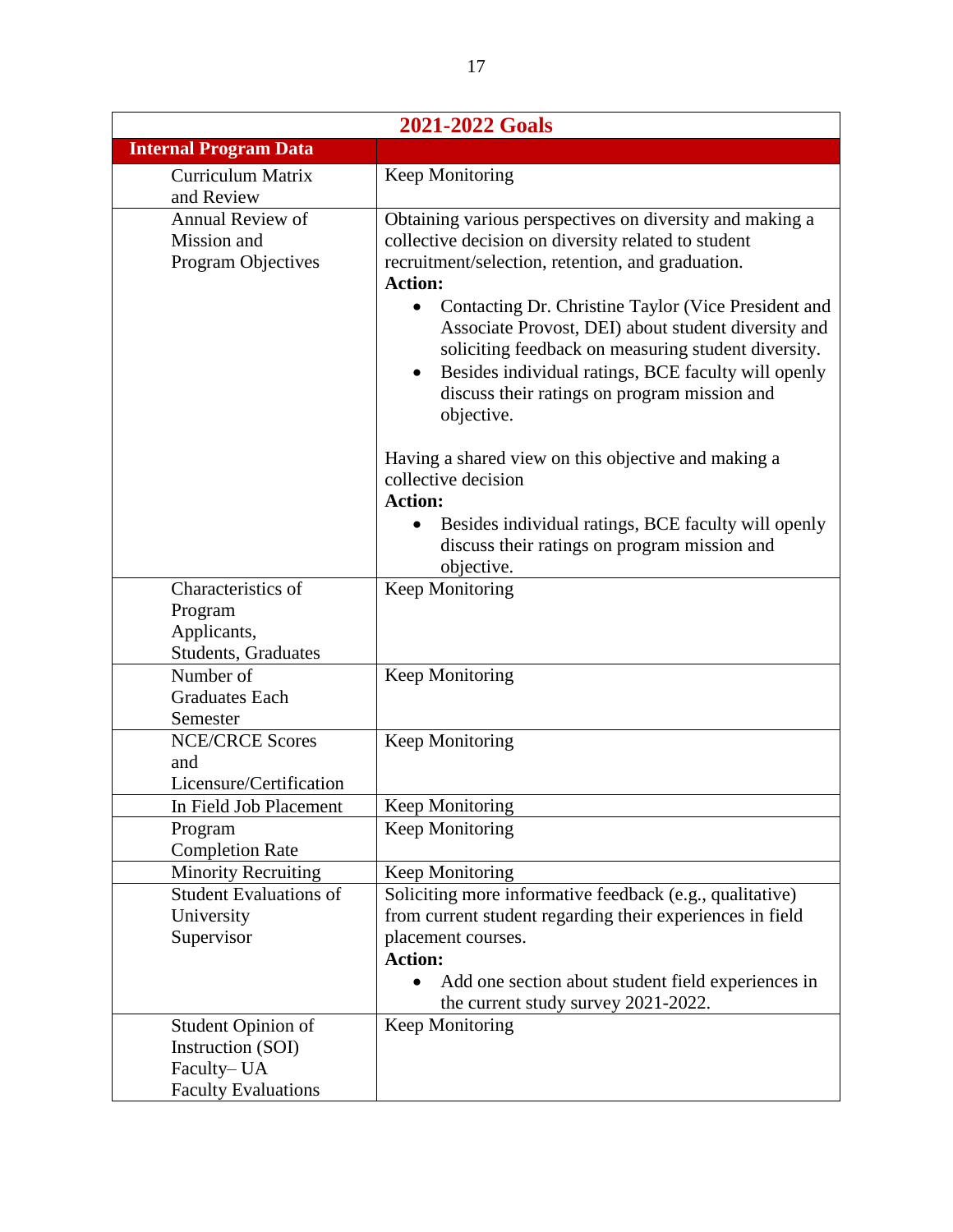| <b>Student Evaluation of</b>       | Making informed decision on site approval and clarifying     |
|------------------------------------|--------------------------------------------------------------|
| Site Supervisor and                | program expectations                                         |
| Site                               | <b>Action:</b>                                               |
|                                    | Making a note of the identified site and site<br>supervisor. |
|                                    | In future practice, ensuring that site supervisor            |
|                                    | knows the program expectations by completing the             |
|                                    | online confirmation survey.                                  |
| <b>External Program Data</b>       |                                                              |
| <b>Graduate Follow-</b>            | Soliciting more informative feedback (e.g., qualitative)     |
| Up Data                            | from graduates regarding this objective.                     |
|                                    | <b>Action:</b>                                               |
|                                    | Request students to offer qualitative feedback if            |
|                                    | their rating is below 4., starting from 2021-2022            |
|                                    | graduate survey                                              |
| Site Supervisor Follow-<br>Up Data | <b>Keep Monitoring</b>                                       |
| <b>Employer Follow-</b><br>Up Data | Keep Monitoring                                              |
| <b>Current Student Follow-</b>     | Strengthening the guiding function of Student Handbook       |
| Up Data                            | <b>Action:</b>                                               |
|                                    | Adding a Table of Content in the Handbook                    |
|                                    | Increasing the availability for students to take the courses |
|                                    | as in their plan<br><b>Action:</b>                           |
|                                    | Reviewing the course schedule for upcoming                   |
|                                    | semester(s) and adjusting course parameters.                 |
| <b>Student Assessment</b>          |                                                              |
| <b>End of Semester</b>             | Facilitating student learning of counseling theory           |
| <b>Summary Reports</b>             | <b>Action:</b>                                               |
| of CACREP Key                      | • Improve Live-session time management to focus              |
| Performance                        | mainly on the lecture and other relevant activities.         |
| Indicators (KPIs)                  | Student questions about the course schedule or               |
|                                    | assignments will be addressed at the end of each             |
|                                    | live session or via email.                                   |
| Evaluations of                     | Facilitating student learning of their counseling skills     |
| <b>Students Clinical</b>           | <b>Action:</b>                                               |
| <b>Skills</b>                      | Based on the end-of-semester (summer 2020)<br>$\bullet$      |
|                                    | student evaluation of the instructor, one of student         |
|                                    | advices is to provide more timely feedback based             |
|                                    | on student mock session. Accordingly, the                    |
|                                    | instructor will grade students' submissions of mock          |
|                                    | sessions within three days after the due dates so that       |
|                                    | students will receive feedback before they prepare           |